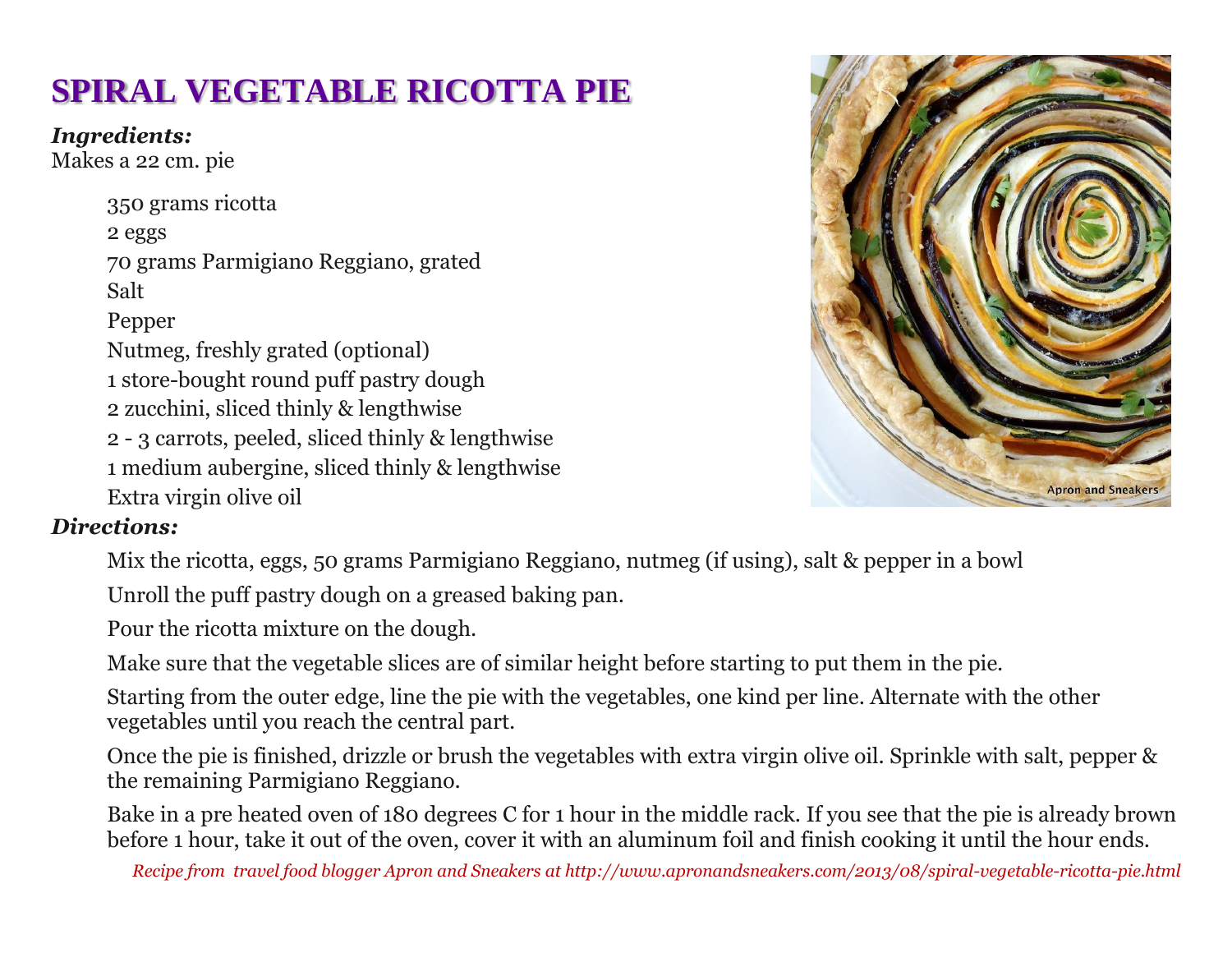# **Summer Fest: Eggplant Chips with Cilantro Pesto**

Prep Time: 10 minutes Cook Time: 25 minutes Total Time: 35 minutes

Yield: 4 servings

### **Ingredients**

- · 2 cups fresh cilantro, packed
- 1/3 cup cashews, un-roasted and unsalted
- · 2 doves garlic, skin removed
- $\cdot$  1/2 cup olive oil + 3 tbsp
- · 1/2 cup Asiago cheese, grated
- 4 Japanese eggplants, thinly sliced into rounds
- 2 tbsp salt
- 1 tsp paprika
- 1 tsp garlic salt
- extra salt and pepper to taste

#### **Instructions**

- 1. Combine the cilantro, cashews and 2 cloves of garlic in a food processor and pulse until finely chopped.
- 2. Stream in 1/2 cup olive oil while the food processor is on, making sure to scrape down the sides once fully incorporated. Add the Asiago cheese, and a pinch of salt and pepper and combine. Taste and adjust salt and pepper as needed and set aside.
- 3. Slice the eggplants into 1/3 inch thick rounds and lay onto a parchment lined baking sheet. Sprinkle the salt over the eggplant and let sit for about an hour.
- 4. Using a paper towel, blot off the salt and water and place back onto parchment paper.
- 5. Preheat oven to 350 degrees F.
- 6. Combine the remaining olive oil, paprika and garlic salt in a small bowl. Using a small brush, brush the olive oil mixture onto both sides of the eggplant.
- 7. Bake for 25-30 minutes. Make sure to keep an eye on the eggplant as you don't want to let it burn.
- 8. Remove from oven and sprinkle with finishing salt and serve immediately with the Cashew Cilantro Pesto Dipping Sauce.

http://whatsgabycooking.com/eggplant-chips/

Recipe from What's Gaby Cooking? at http://whatsgabycooking.com/eggplant-chips/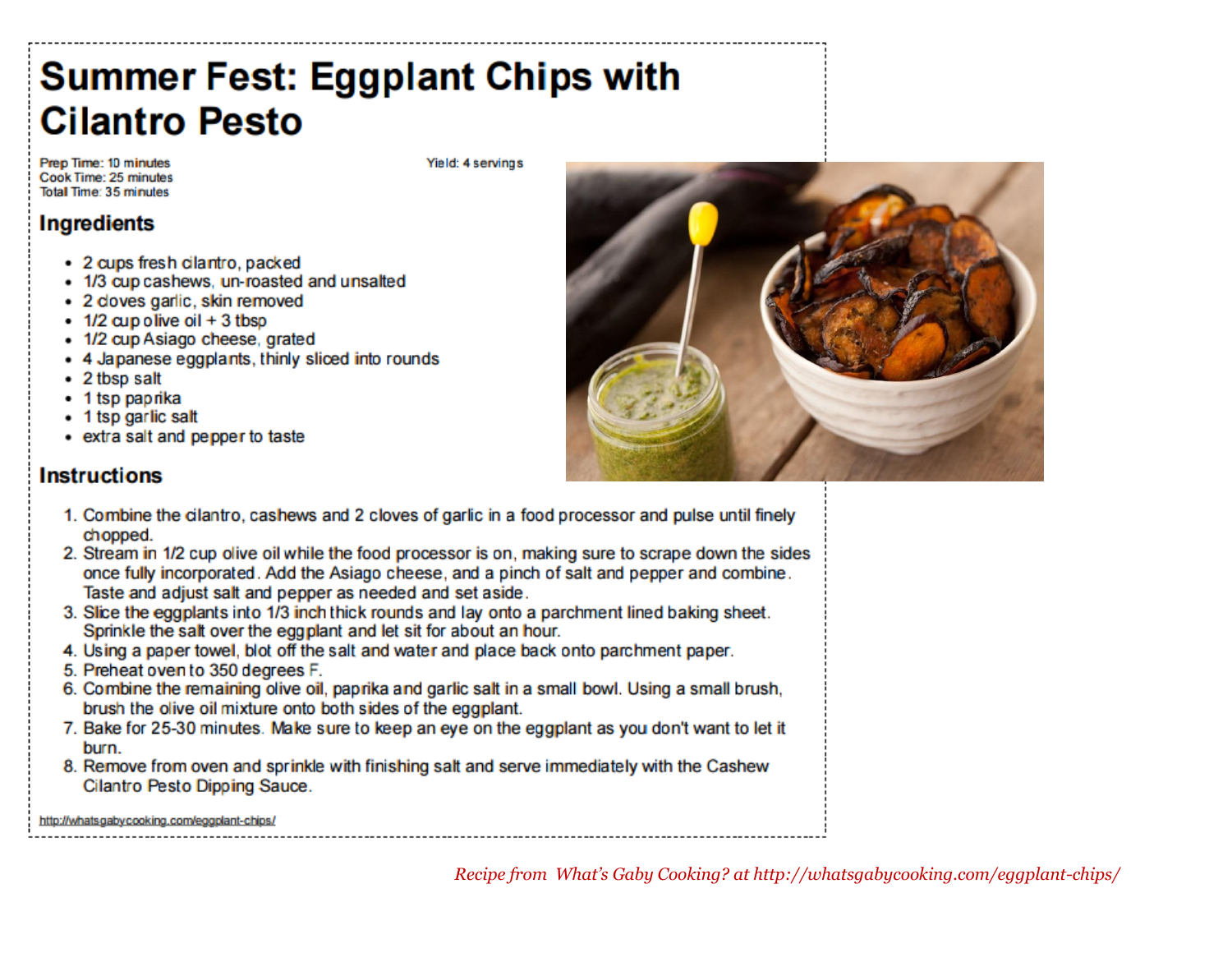# **Julia Child's Eggplant Pizzas**

### (Tranches d'aubergine á l'italienne)

(Makes 3-4 servings or 6-8 appetizer servings, recipe adapted from one found in From Julia Child's Kitchen.)

#### Ingredients:

1 globe eggplant, about 8 ounces and 9-10 inches long about 1 T salt, for drawing water out of eggplant about 2 T olive oil, for brushing eggplant before roasting about 2 tsp. dried Italian seasoning, for sprinkling on eggplant before roasting 10 large basil leaves, cut in chiffonade strips (optional) 1/3 cup freshly grated Parmesan 1/3 cup finely grated low-fat mozzarella blend hot red pepper flakes for sprinkling finished pizza (optional)

Sauce Ingredients:

2-3 tsp. extra-virgin olive oil

3 large garlic cloves, very finely chopped

1 can good quality petite diced tomatoes with liquid (or use 3 cups peeled and diced fresh tomatoes)

1/2 tsp. dried Italian seasoning blend

1/4 tsp. dried oregano (use Greek or Turkish oregano)

#### Instructions:

Cut off both ends of the eggplant; then cut it into 3/4 inch thick slices (trying to make them the same thickness!) Put the eggplant pieces on a double layer of paper towels and sprinkle both sides generously with salt. Let the eggplant sit with the salt on it for about 30 minutes to draw out the liquid. (After the eggplant sits for 15 minutes, turn on the oven to 375F/190C.)

While the eggplant sits, make the sauce. Heat 2-3 tsp. olive oil (depending on your pan) and saute the finely chopped garlic just until it becomes fragrant. (Don't let it brown.) Add the petite diced tomatoes, dried Italian seasoning, and dried oregano and let the sauce cook at a low simmer until it's thickened, breaking up the tomatoes with a fork as it cooks. (Add water as needed, a few tablespoons at a time as the sauce cooks, keeping it hot by simmering at very low heat until it's needed for the eggplant slices.)

After 30 minutes, wipe the eggplant dry with paper towels (this also removes most of the salt.) Spray a roasting sheet with olive oil or non-stick spray, lay eggplant slices on, brush the tops of the eggplant with olive oil, and sprinkle with dried Italian seasoning. Roast the eggplant about 25 minutes (but "not so long that the slices become mushy and lose their shape" as Julia says.)

While the eggplant roasts, thinly slice the fresh basil leaves (if using) and combined freshly grated Parmesan and lowfat mozzarella blend. After 25 minutes or when eggplant pieces are done, remove eggplant from the oven and turn oven setting to broil. Spread a few tablespoons of sauce on the top of each eggplant slice, sprinkle with thin basil slices (if using) and top with a generous amount of cheese. Put pizzas under the broiler until the cheese is melted and slightly browned. (This took 6-7 minutes for me, but I was using a toaster oven and in a more powerful broiler it would probably only take a few minutes.) Serve hot, with red pepper flakes to sprinkle on pizza if desired.

This printable recipe from [KalynsKitchen.com.](http://kalynskitchen.com/)